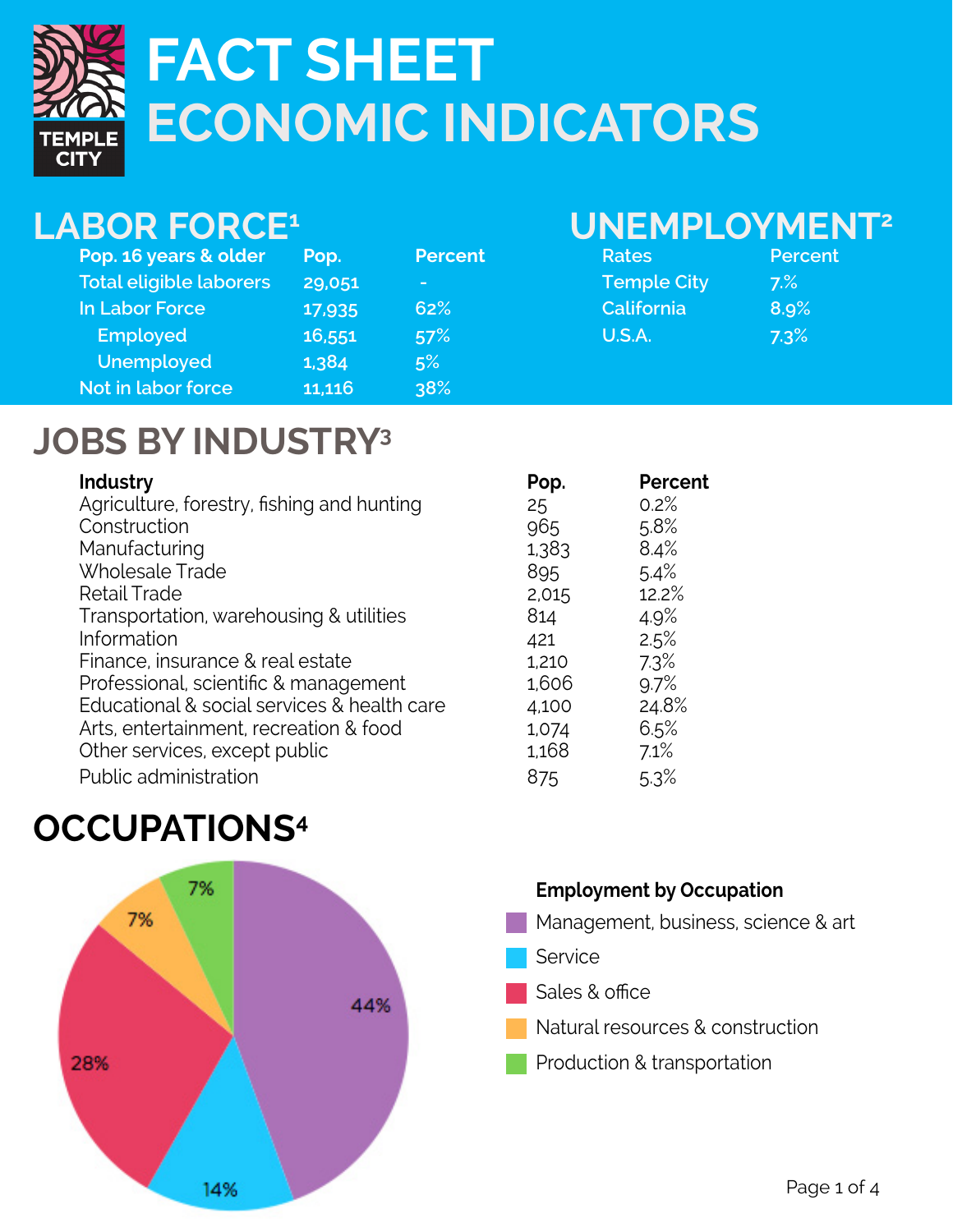# **(IN 2011 \$ MILLIONS) TAXABLE RETAIL SALES5**



**YEAR**

#### **TOP 25 PRODUCERS6**

**in Alphabetical order**

**99 Cents Only Albertsons Applebees AT&T Mobility Chevron CVS Pharmacy The Hat Hometown Buffet In N Out Burgers K Mart M&Y International Valu Mart Mc Donalds Mens Wearhouse Office Depot**

**Olive American Gas Pep Boys Peters Mobile Service Ralphs Sugar Pets Temple City Powersports Temple City Shell TJ Maxx Zen Buffet**

# **TOP 15 BUSINESS TYPES7**

**Restaurants Service Stations Discount Dpt. Stores Family Apparel Specialty Stores Grocery/Liquor Stores Office Supplies/Furniture Drug Stores Auto Supply Stores Bars Men's Apparel Light Industrial/Printers Home Furnishings**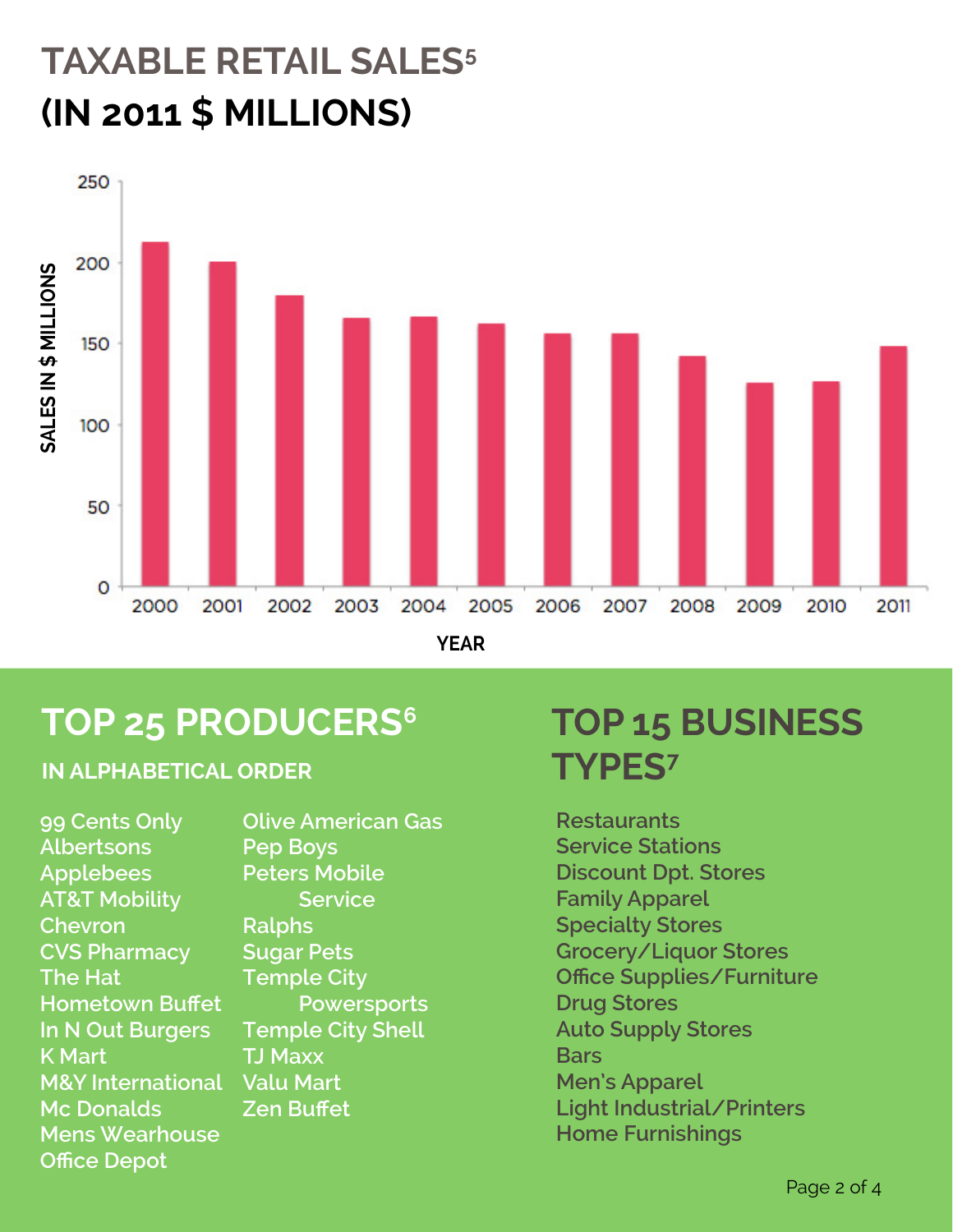# **HOUSEHOLD INCOME8**

#### **IN THOUSANDS**

| Income (w/Benefits) | # of Households | <b>Percent</b> |
|---------------------|-----------------|----------------|
| н                   | 11,444          |                |
| > \$10              | 573             | 5%             |
| $$10 - $14.9$       | 368             | 3.2%           |
| $$15 - $24.9$       | 979             | 8.6%           |
| $$25-34$            | 1,039           | 9.1%           |
| \$35-\$49.9         | 1,866           | 16.3%          |
| \$50-\$74.9         | 2,045           | 17.9%          |
| \$75-\$99.9         | 1,387           | 12.1%          |
| \$100-\$149.9       | 1,888           | 16.5%          |
| \$150-\$199.9       | 644             | 5.6%           |
| \$200+              | 655             | 5.7%           |



### **PER CAPITA INCOME9 \$26,056**

**Non family households: \$2,044 Median Family Income: \$32,129 Mean Non-family income: \$43,222**

# **HOUSEHOLD INCOME DISTRIBUTION10 (IN THOUSANDS)**



**INCOME IN THOUSANDS (INCL. BENEFITS)**